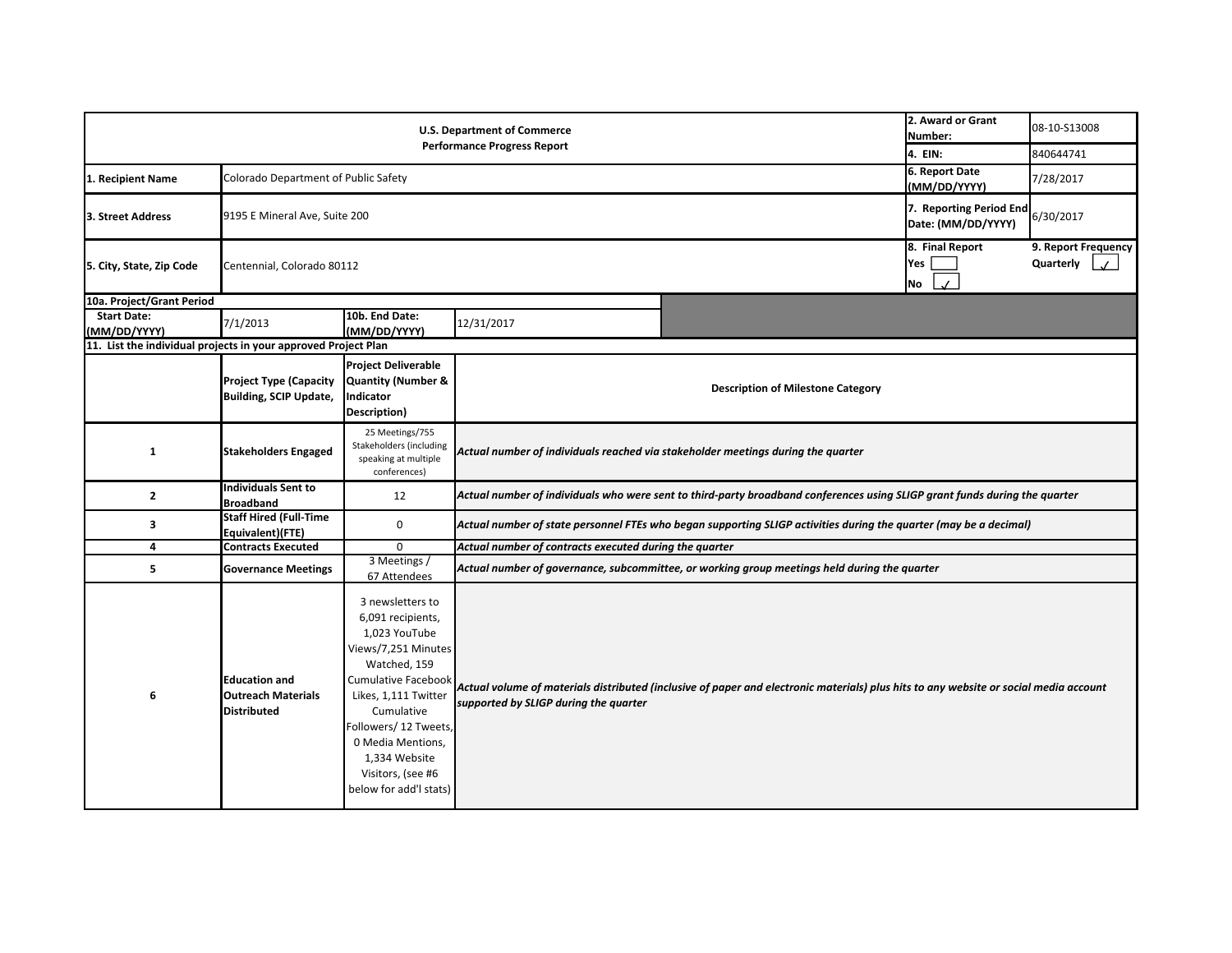|    | Subrecipient<br><b>Agreements Executed</b>            | υ       | Actual number of agreements executed during the quarter                                                       |
|----|-------------------------------------------------------|---------|---------------------------------------------------------------------------------------------------------------|
|    | Phase 2 - Coverage                                    | Stage 5 | For each Phase 2 milestone category, please provide the status of the activity during the quarter:            |
|    | Phase 2 – Users and<br><b>Their Operational Areas</b> | Stage 5 | <b>Stage 1 - Process Development</b><br><b>Stage 2 - Data Collection in Progress</b>                          |
| 10 | Phase 2 – Capacity                                    | Stage 5 | Stage 3 - Collection Complete; Analyzing/Aggregating Data                                                     |
| 11 | Phase 2 – Current<br><b>Providers/Procurement</b>     | Stage 5 | <b>Stage 4 - Data Submitted to FirstNet</b>                                                                   |
| 12 | Phase 2 – State Plan<br><b>Decision</b>               | Stage 1 | <b>Stage 5 - Continued/Iterative Data Collection</b><br><b>Stage 6 - Submitted Iterative Data to FirstNet</b> |

**11a. Describe your progress meeting each major activity/milestone approved in the Baseline Report for this project; any challenges or obstacles encountered and mitigation strategies you have employed; planned major activities for the next quarter; and any additional project milestones or information.** 

Note: DHSEM completed a Grant Monitoring visit with OIT on 1/30/17. The Grant Monitoring report had Guiding Observation related to "Women and Minority Owned Participation" in procurements. OIT responded regarding future compliance. There were no other Leading Practice or Guidance Observations.

1/The FNC Program Staff, SPOC and/or FirstNet Colorado Governing Body (FNCGB) members presented/participated at the following meetings during the quarter (April - June 2017): A sampling of presentations from these and previous events can be found at: http://firstnetcolorado.state.co.us/resources/presentations. FNC State Plan Assessment Meeting, NCR/UASI Executive Committee, SEMTAC Quarterly Meeting, Colorado State Fire Chiefs (CSFC), SWAHAC Special Grant Meeting, Public Safety Radio Summit, West All‐Hazards Region Meeting, 5G North America, NorthEast All‐Hazards Meeting, NorthWest All‐Hazards Region Meeting, San Luis Valley All‐Hazards Region, Mountain Connect, 13th Judicial District, CSFC ‐ Critical Issues Briefing.

2/The whole SPOC team attended Mountain Connect Broadband Conference in Keystone, CO and the SPOC meeting in Dallas, TX; the Broadband Implementation Manager, Outreach and Education Manager, and Project Coordinator and a stakeholder from Eagle County attended the PSCR Stakeholder Meeting in San Antonio, TX.

4/New PO was cut for Kissinger and Fellman for additional \$30,000 in legal services and extended through 12/31/17. Ken Fellman, Esq. (Special Assistant Attorney General) participated in an Ex Parte meeting with public safety staff members of the Federal Communications Commission (FCC) Commissioners regarding the FCC role in the Opt‐Out process on 6/9/17. Ex Parte notices and other comments filed during the quarter can be found at: http://firstnetcolorado.state.co.us/engagement/public-responses.

5/April ‐ June 2017 FirstNet Colorado Governing Board (FNCGB) meetings (67 total attendees/3 meetings not including SPOC and program staff) were held with the Colorado members, FirstNet staff and other stakeholders in person and via Web/Conference Bridge.

6/The FREE online end-user training entitled: "Introduction to Public Safety Broadband and FirstNet" was accessed by 14 students between April - June 2017. The SPOC and FNC Program Staff participated in each quarterly FirstNet SPOC call, calls with the FirstNet Region VIII lead, the WestNet bi‐weekly call and attended the FirstNet Board and Special Board Meetings via web session. Staff provides monthly programmatic updates (in person whenever possible) to all of the major Land Mobile Radio and Public Safety Communications stakeholder groups (e.g., Consolidated Communications Network of Colorado (CCNC), Rocky Mountain Harris Users Group, Public Safety Communications Subcommittee (PSCS), Dept of Homeland Security and Emergency Mgmt All Hazards Region/Homeland Security Coordinators Meeting, the Homeland Security Advisory Council, the local NENA/APCO chapter, and the 911 PUC Task Force. FNC Program Staff also participates, when available at the PSCR User Experience Working Group, and various NPSTC Broadband Working Groups on Emerging Technologies, Unmanned Aerial Systems (UAS)/Robotics, Deployables, LMR to LTE Integration, Internet of Things, and the FEMA Regional Emergency Communications Coordination Working Group (RECCWG) calls for Region 8 to provide regular programmatic updates. Program staff continues to chair the NPSTC Broadband Emerging Technologies Working Group and now chairs the NPSTC Technology and Broadband Committee.

Internally, Staff efforts for the quarter included working on the following: FirstNet Colorado branding, marketing, and relaunch of the updated website (www.firstnetcolorado.org), new use of the blogger (https://firstnetcoloradoblog.blogspot.com/) in coordination with the new website, outreach planning, and newsletter publications. The Media Mentions: 0 – Staff published 0 articles in the quarter. See other Q1 stats below.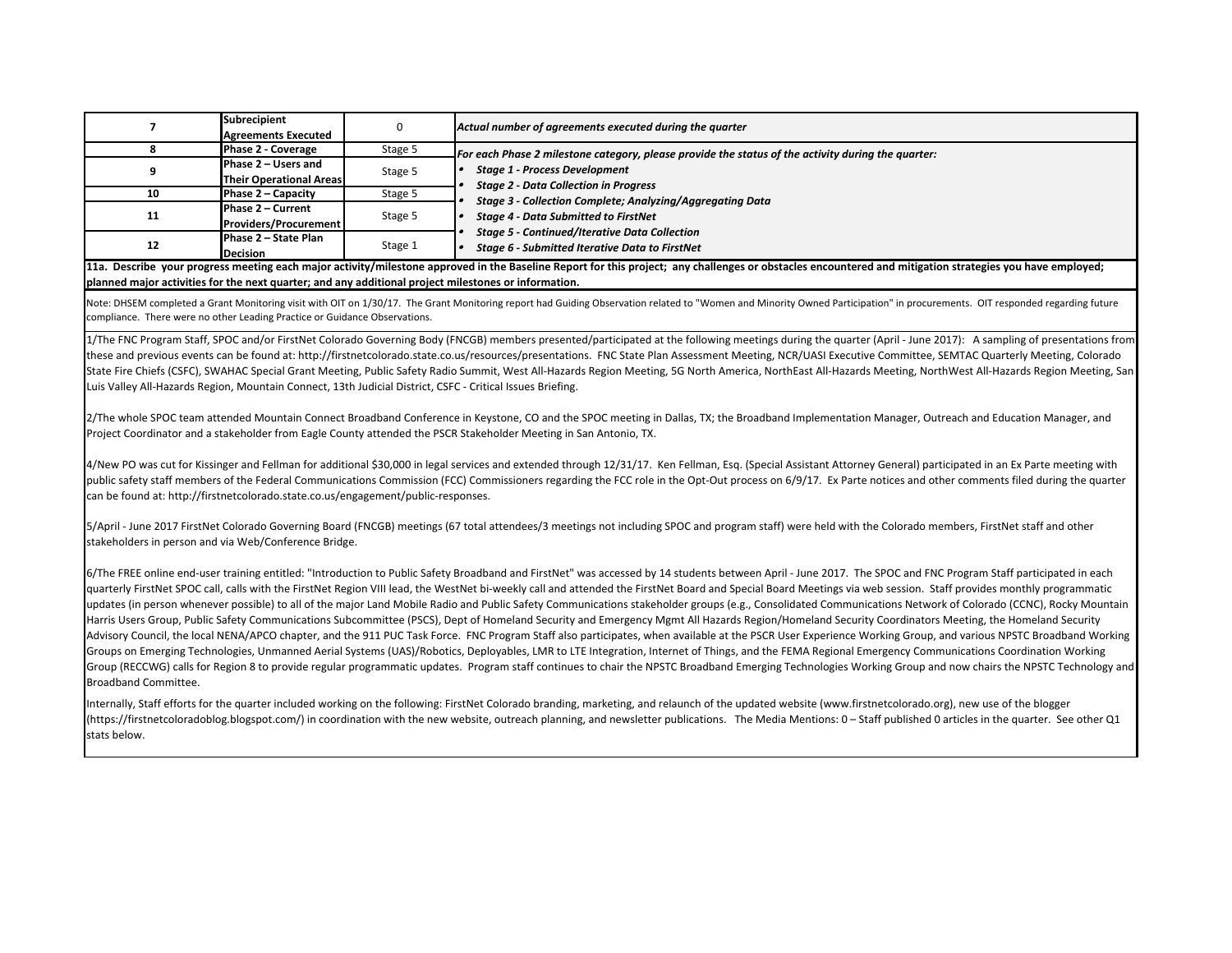|                                                                                                                                                                                                                                                                             | <b>Website Sessions</b> | <b>Website Users</b><br>(% of New Users)      | <b>Website Page</b><br><b>Views</b> | <b>Newsletter Recipients</b>                                                                                                                                                                                                                                                                                                                                         | Email<br><b>Newslette</b><br>r Open<br>Rate (%) | Media<br><b>Mentions</b> | <b>Twitter Followers</b><br>(Cumulative<br>Total)/Tweets | <b>Facebook Likes (*note</b><br>this is now counted<br>cumulatively) | YouTube<br><b>Views/Minutes</b><br>Watched                                        |  |
|-----------------------------------------------------------------------------------------------------------------------------------------------------------------------------------------------------------------------------------------------------------------------------|-------------------------|-----------------------------------------------|-------------------------------------|----------------------------------------------------------------------------------------------------------------------------------------------------------------------------------------------------------------------------------------------------------------------------------------------------------------------------------------------------------------------|-------------------------------------------------|--------------------------|----------------------------------------------------------|----------------------------------------------------------------------|-----------------------------------------------------------------------------------|--|
| <b>April 2017</b>                                                                                                                                                                                                                                                           | 587                     | 394 (58.43%)                                  | 2,107                               | 2049                                                                                                                                                                                                                                                                                                                                                                 | 33.10%                                          | 0                        | 1061 and 2                                               | 155                                                                  | 480 views /<br>4208 min                                                           |  |
| May 2017                                                                                                                                                                                                                                                                    | 466                     | 348 (69.96%)                                  | 1,139                               | 2036                                                                                                                                                                                                                                                                                                                                                                 | 29.40%                                          | 0                        | 1,094 and 5                                              | 157                                                                  | 265 views /<br>1710 min                                                           |  |
| <b>June 2017</b>                                                                                                                                                                                                                                                            | 281                     | 188 (58.72%)                                  | 914                                 | 2006                                                                                                                                                                                                                                                                                                                                                                 | 28%                                             | 0                        | 1,111 and 5                                              | 159                                                                  | 278 views /<br>1333 min                                                           |  |
| Online Training Participants (Count per quarter) = 14                                                                                                                                                                                                                       |                         |                                               |                                     |                                                                                                                                                                                                                                                                                                                                                                      |                                                 |                          |                                                          |                                                                      |                                                                                   |  |
| 8 - 12/ There was no data collection information that would have provided additional value to FirstNet, so nothing was submitted by the 9/30/16 deadline.                                                                                                                   |                         |                                               |                                     |                                                                                                                                                                                                                                                                                                                                                                      |                                                 |                          |                                                          |                                                                      |                                                                                   |  |
| 11b. If the project team anticipates requesting any changes to the approved Baseline Report in the next quarter, describe those below. Note that any substantive changes to the Baseline Report must be<br>approved by the Department of Commerce before implementation.    |                         |                                               |                                     |                                                                                                                                                                                                                                                                                                                                                                      |                                                 |                          |                                                          |                                                                      |                                                                                   |  |
| N/A                                                                                                                                                                                                                                                                         |                         |                                               |                                     |                                                                                                                                                                                                                                                                                                                                                                      |                                                 |                          |                                                          |                                                                      |                                                                                   |  |
| 11c. Provide any other information that would be useful to NTIA as it assesses this project's progress.                                                                                                                                                                     |                         |                                               |                                     |                                                                                                                                                                                                                                                                                                                                                                      |                                                 |                          |                                                          |                                                                      |                                                                                   |  |
| N/A                                                                                                                                                                                                                                                                         |                         |                                               |                                     |                                                                                                                                                                                                                                                                                                                                                                      |                                                 |                          |                                                          |                                                                      |                                                                                   |  |
| 11d. Describe any success stories or best practices you have identified. Please be as specific as possible.<br>Colorado has over ~150 stakeholders reviewing the initial state plan and believes this is a great cross-section of SMEs who can provide input on the portal. |                         |                                               |                                     |                                                                                                                                                                                                                                                                                                                                                                      |                                                 |                          |                                                          |                                                                      |                                                                                   |  |
| 12. Personnel                                                                                                                                                                                                                                                               |                         |                                               |                                     |                                                                                                                                                                                                                                                                                                                                                                      |                                                 |                          |                                                          |                                                                      |                                                                                   |  |
| 12a. If the project is not fully staffed, describe how any lack of staffing may impact the project's time line and when the project will be fully staffed.                                                                                                                  |                         |                                               |                                     |                                                                                                                                                                                                                                                                                                                                                                      |                                                 |                          |                                                          |                                                                      |                                                                                   |  |
|                                                                                                                                                                                                                                                                             |                         |                                               |                                     |                                                                                                                                                                                                                                                                                                                                                                      |                                                 |                          |                                                          |                                                                      |                                                                                   |  |
| 12b. Staffing Table - Please include all staff that have contributed time to the project. Please do not remove individuals from this table.                                                                                                                                 |                         |                                               |                                     |                                                                                                                                                                                                                                                                                                                                                                      |                                                 |                          |                                                          |                                                                      |                                                                                   |  |
| <b>Job Title</b>                                                                                                                                                                                                                                                            | FTE%                    |                                               |                                     |                                                                                                                                                                                                                                                                                                                                                                      | <b>Project (s) Assigned</b>                     |                          |                                                          |                                                                      | Change<br>Title and level of                                                      |  |
| Public Safety Broadband<br>Program Manager                                                                                                                                                                                                                                  | 0                       |                                               |                                     | Effective 12/1/15, the employee filling the Public Safety Broadband Program Manager position was hired in by OIT as the Broadband<br>mplementation Manager, a general funded position. This position will be responsible for all duties previously managed by the Public Safet<br>Broadband Program Manager, however those duties will no longer be funded by SLIGP. |                                                 |                          |                                                          |                                                                      | effort modified<br>based on approved<br>grant modification.                       |  |
| Outreach and Education<br>Manager                                                                                                                                                                                                                                           | $\mathbf{1}$            | Provide support for SLIGP outreach activities |                                     |                                                                                                                                                                                                                                                                                                                                                                      |                                                 |                          |                                                          |                                                                      | Title and level of<br>effort modified<br>based on approved<br>grant modification. |  |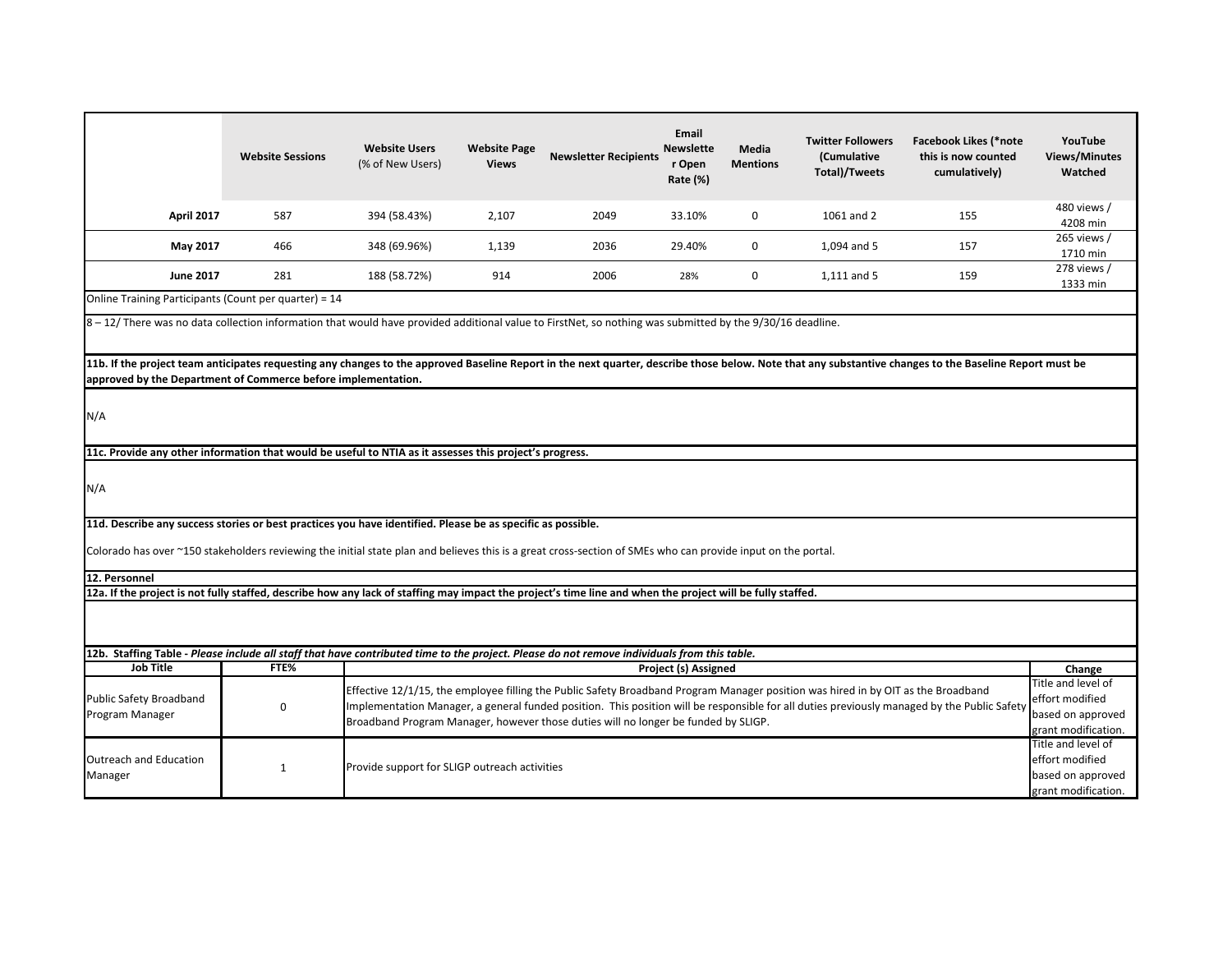| <b>Project Coordinator</b><br><b>Grant Program Manager</b>                                                                                                                                        | $\mathbf{1}$<br>0.2                                                                                                                                                                                                                    | Title and level of<br>effort modified<br>Provide support for SLIGP program, education and outreach activities<br>based on approved<br>grant modification.<br>Provide support for grant management and reporting requirements<br>None |                                                                 |                               |                                                                                             |                   |                                |                                                |                                                 |  |  |
|---------------------------------------------------------------------------------------------------------------------------------------------------------------------------------------------------|----------------------------------------------------------------------------------------------------------------------------------------------------------------------------------------------------------------------------------------|--------------------------------------------------------------------------------------------------------------------------------------------------------------------------------------------------------------------------------------|-----------------------------------------------------------------|-------------------------------|---------------------------------------------------------------------------------------------|-------------------|--------------------------------|------------------------------------------------|-------------------------------------------------|--|--|
| <b>Grant Analyst</b>                                                                                                                                                                              | 0.2                                                                                                                                                                                                                                    |                                                                                                                                                                                                                                      | Provide support for grant management and reporting requirements |                               |                                                                                             |                   |                                |                                                |                                                 |  |  |
| <b>Grant Accountant</b>                                                                                                                                                                           | 0.2                                                                                                                                                                                                                                    | Provide support for budget management and reporting requirements                                                                                                                                                                     |                                                                 |                               |                                                                                             |                   |                                |                                                |                                                 |  |  |
| <b>Administrative Support</b><br>Provide administrative support for grant management, governance meetings, and outreach activities<br>$\Omega$<br>13. Subcontracts (Vendors and/or Subrecipients) |                                                                                                                                                                                                                                        |                                                                                                                                                                                                                                      |                                                                 |                               |                                                                                             |                   |                                |                                                | Position removed                                |  |  |
|                                                                                                                                                                                                   |                                                                                                                                                                                                                                        |                                                                                                                                                                                                                                      |                                                                 |                               |                                                                                             |                   |                                |                                                |                                                 |  |  |
| 13a. Subcontracts Table - Include all subcontractors. The totals from this table must equal the "Subcontracts Total" in Question 14f.                                                             |                                                                                                                                                                                                                                        |                                                                                                                                                                                                                                      |                                                                 |                               |                                                                                             |                   |                                |                                                |                                                 |  |  |
| Name                                                                                                                                                                                              | <b>Subcontract Purpose</b>                                                                                                                                                                                                             |                                                                                                                                                                                                                                      | <b>Type</b><br>(Vendor/Subrec.)                                 | RFP/RFQ Issued (Y/N) Executed | Contract<br>(Y/N)                                                                           | <b>Start Date</b> | <b>End Date</b>                | <b>Total Federal Funds</b><br><b>Allocated</b> | <b>Total Matching</b><br><b>Funds Allocated</b> |  |  |
| Signals Analytics, LLC                                                                                                                                                                            | Subcontracts: Technical Support-MOUs, Data<br>Collection, Coverage Objectives, Training and<br>RFP/Public Notice response assistance                                                                                                   |                                                                                                                                                                                                                                      | Vendor                                                          | Y                             | Y                                                                                           | 6/3/2015          | extended through<br>12/31/2017 | increased to \$594,750                         | \$0.00                                          |  |  |
| Kissinger & Fellman, PC                                                                                                                                                                           | Legal/MOU Subcontracts: Costs associated<br>with state, municipal, county and private<br>(outside) legal expertise on specific issues<br>related to legal/MOU efforts                                                                  |                                                                                                                                                                                                                                      | Vendor /<br>State and Local<br>Government                       | N/RFP/RFQ not<br>required     | Y/New PO<br>issued<br>6/28/17 for<br>add'l<br>\$30,000 in<br>services                       | 9/27/2016         | extended through<br>12/31/2017 | \$180,000.00                                   | \$0.00                                          |  |  |
| <b>TBD</b>                                                                                                                                                                                        | A/V, Graphics and Production Services<br>associated with development of videos,<br>website or other marketing graphics/materials<br>and other production costs associated with the                                                     |                                                                                                                                                                                                                                      | Vendor /<br>State<br>Government                                 | N                             | N                                                                                           | TBD               | <b>TBD</b>                     | \$30,000.00                                    | \$0.00                                          |  |  |
| Texas A&M Engineering<br><b>Extension Service (TEEX)</b>                                                                                                                                          | Training Services/costs associated with<br>development of on-line training programs and<br>materials to enable training of local, tribal, and<br>state stakeholders on LTE technology. - This<br>PO has ended and project is complete. |                                                                                                                                                                                                                                      | Vendor /<br>Government                                          | N/RFP/RFQ not<br>required     | Y/PO<br>issued:<br>cost under<br>\$25,000;<br>no other<br>procureme<br>nt vehicle<br>needed | 12/1/2015         | 8/31/2016                      | \$20,000.00                                    | \$0.00                                          |  |  |
| TBD                                                                                                                                                                                               | General Contractual Services for data<br>collection and analysis based on future<br>requirements set out by FirstNet or NTIA. See<br>above - the Signals Analytics contract was<br>amended, value increased and extended               |                                                                                                                                                                                                                                      | Vendor                                                          | N                             | N                                                                                           | <b>TBD</b>        | <b>TBD</b>                     | \$275,264.00                                   | \$0.00                                          |  |  |